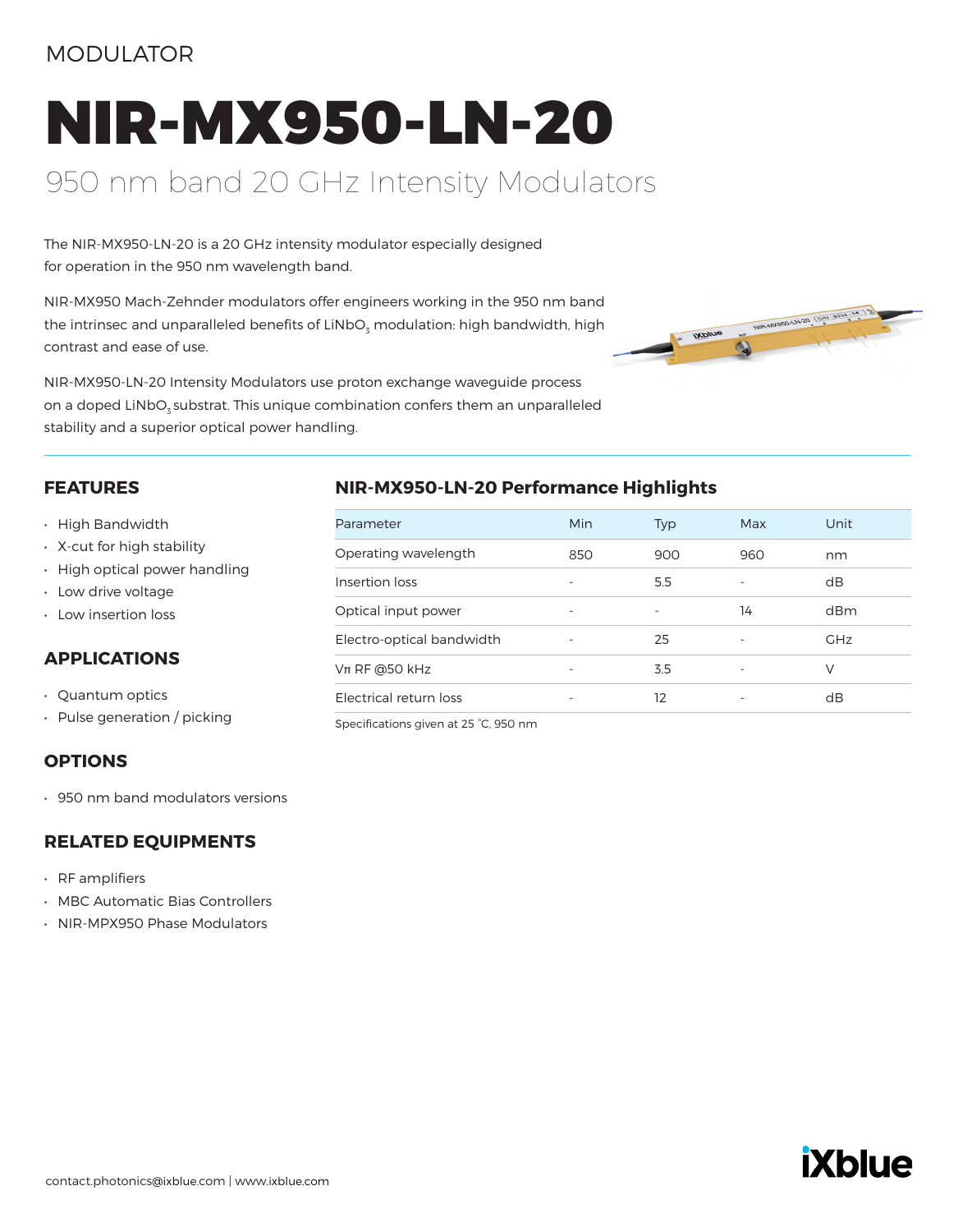NIR-MX950-LN-20 20 GHz Intensity Modulator

# **Electrical Characteristics**

| Parameter                        | Symbol                                                                              | Condition                 | <b>Min</b>               | Typ   | Max                      | Unit       |
|----------------------------------|-------------------------------------------------------------------------------------|---------------------------|--------------------------|-------|--------------------------|------------|
| Electro-optical bandwidth @-3 dB | $S_{21}$                                                                            | RF electrodes, from 2 GHz | 20                       | 25    | $\sim$                   | <b>GHz</b> |
| Ripple $S_{21}$                  | $\Delta S_{21}$                                                                     | RF electrodes, f < 20 GHz |                          | 0.5   |                          | dB         |
| Electrical return loss           | $S_{11}$                                                                            | RF electrodes, f < 20 GHz | $\overline{\phantom{a}}$ | $-13$ | -10                      | dB         |
| $Vπ$ RF @50 kHz                  | $\mathsf{V}\pi_{\scriptscriptstyle\mathrm{RF}\,50\,\scriptscriptstyle\mathrm{kHz}}$ | RF electrodes             |                          | 3.5   | 4.5                      | V          |
| $Vπ$ DC electrodes               | $V\pi_{\text{DC}}$                                                                  | DC electrodes             |                          | 3.9   | 4.5                      | V          |
| Impedance matching               | $Z_{_{\text{in-RF}}}$                                                               | $\overline{\phantom{a}}$  | $\overline{\phantom{a}}$ | 50    | $\overline{\phantom{a}}$ | Ω          |
| DC input impedance               | $Z_{_{\text{in-DC}}}$                                                               | $\overline{\phantom{0}}$  | $\overline{\phantom{a}}$ |       | $\overline{\phantom{a}}$ | $M\Omega$  |

# **Optical Characteristics**

| Parameter            | Symbol                   | Condition                                          | Min    | Typ                          | Max                      | Unit                     |
|----------------------|--------------------------|----------------------------------------------------|--------|------------------------------|--------------------------|--------------------------|
| Crystal              | $\overline{\phantom{a}}$ | $\overline{\phantom{a}}$                           |        | Lithium Niobate X-Cut Y-Prop |                          |                          |
| Operating wavelength | Λ                        | $\overline{\phantom{a}}$                           | 850    | 900                          | 960                      | nm                       |
| Insertion loss       | IL                       | Without connectors                                 |        | 5.5                          | $\overline{\phantom{a}}$ | dB                       |
| DC extinction ratio  | ER                       | Measured with narrow source<br>linewidth < 200 MHz | -20    | 25                           | $\overline{\phantom{a}}$ | dB                       |
| Optical return loss  | ORL                      | $\overline{\phantom{a}}$                           | $-40$  | $-45$                        | $\overline{\phantom{a}}$ | dB                       |
| Chirp                | α                        | $\overline{\phantom{a}}$                           | $-0.1$ | 0                            | O.1                      | $\overline{\phantom{a}}$ |

All specifications given at 25 °C, 944 nm

# **Absolute Maximum Ratings**

Stresses in excess of the absolute maximum ratings can cause permanent damage to the device. These are absolute stress ratings only. Functional operation of the device is not implied at these or any other conditions in excess of those given in the operational sections of the data sheet. Exposure to absolute maximum ratings for extended periods can adversely affect device reliability.

| Parameter             | Symbol     | Min                      | Max   | Unit |
|-----------------------|------------|--------------------------|-------|------|
| RF input power        | $EP_{in}$  | $\overline{\phantom{0}}$ | 28    | dBm  |
| <b>Bias Voltage</b>   | $V_{bias}$ | -20                      | $+20$ |      |
| Optical input power   | $OP_{in}$  | $\overline{\phantom{0}}$ | 14    | dBm  |
| Operating temperature | OT         |                          | $+70$ | °С   |
| Storage temperature   | <b>ST</b>  | -40                      | $+85$ | °С   |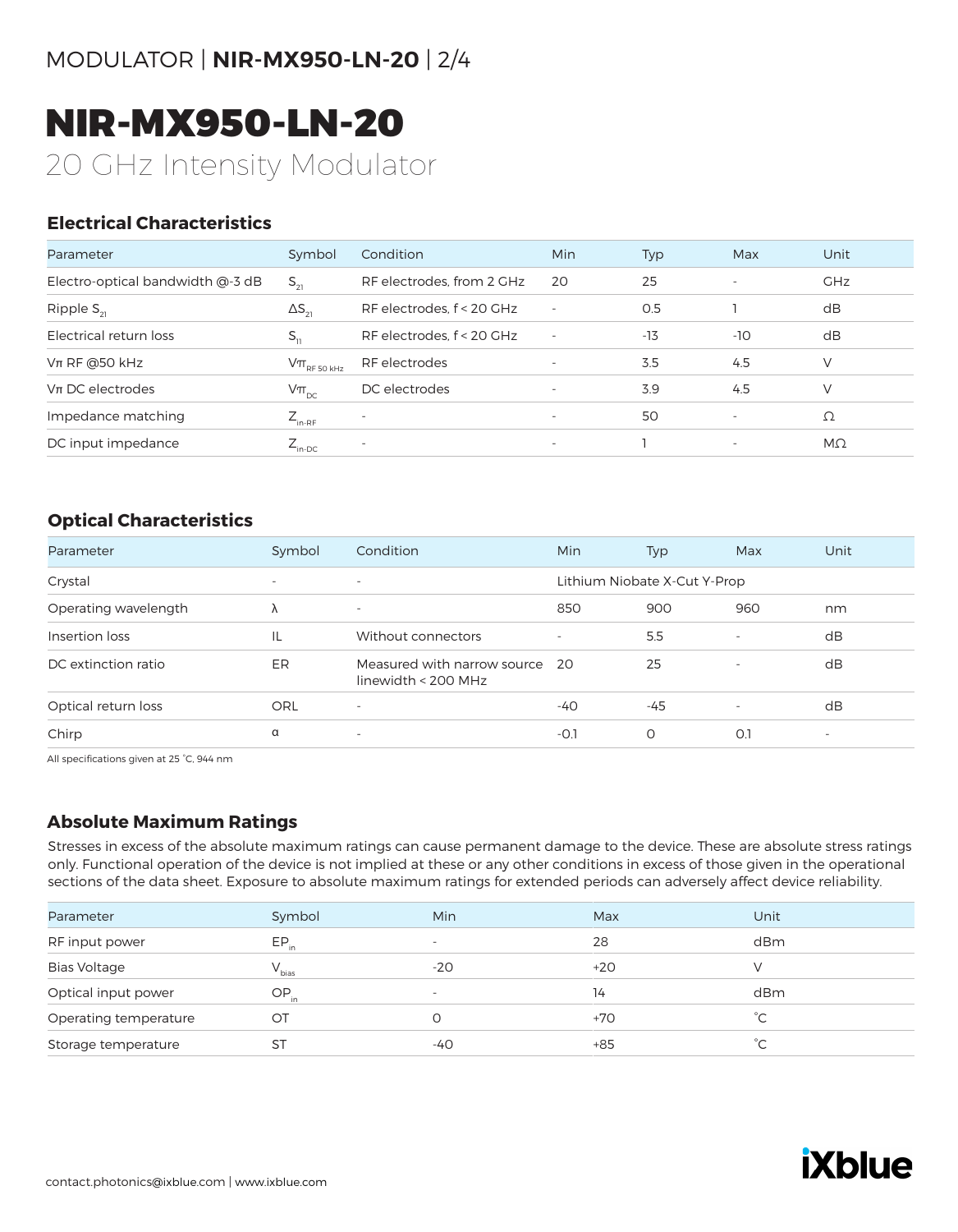# MODULATOR | **NIR-MX950-LN-20** | 3/4

# NIR-MX950-LN-20



31 Aug 2016 14:38

Trig: Normal

Setup<br>& Info

 $\mathbf{G}$ 

NIR-MX950-LN-20: 30 ps Square Pulse

Eile Control Setup Measure Calibrate Utilities Help

sure X

Rise time

1 2 Precision Timebase... 3 800 mV/div<br>Reference: 22.00000 GHz 3 -2.000 V

curre

Time

Amplitude umer p-p  $\frac{\sum_{\text{Period}}}{\text{Period}}$ 

 $\frac{\int \frac{1}{\sqrt{2}} \int \frac{1}{\sqrt{2}} \int \frac{1}{\sqrt{2}} \int \frac{1}{\sqrt{2}} \int \frac{1}{\sqrt{2}} \int \frac{1}{\sqrt{2}} \int \frac{1}{\sqrt{2}} \int \frac{1}{\sqrt{2}} \int \frac{1}{\sqrt{2}} \int \frac{1}{\sqrt{2}} \int \frac{1}{\sqrt{2}} \int \frac{1}{\sqrt{2}} \int \frac{1}{\sqrt{2}} \int \frac{1}{\sqrt{2}} \int \frac{1}{\sqrt{2}} \int \frac{1}{\sqrt{2}} \int \frac{1}{\sqrt{2}} \int \frac{1}{\sqrt{2}} \int$ 

Frequency

县

+ Pulse

 $\overline{v}$ 

(Acq Limit Test) Waveforms: 100

Start

 $\bigoplus_{10.9}$  mV/div

Ston

Time: 20.0 ps/div<br>Delay: 24.3115 ns





# Stability with Time and Temperature



**iXblue**